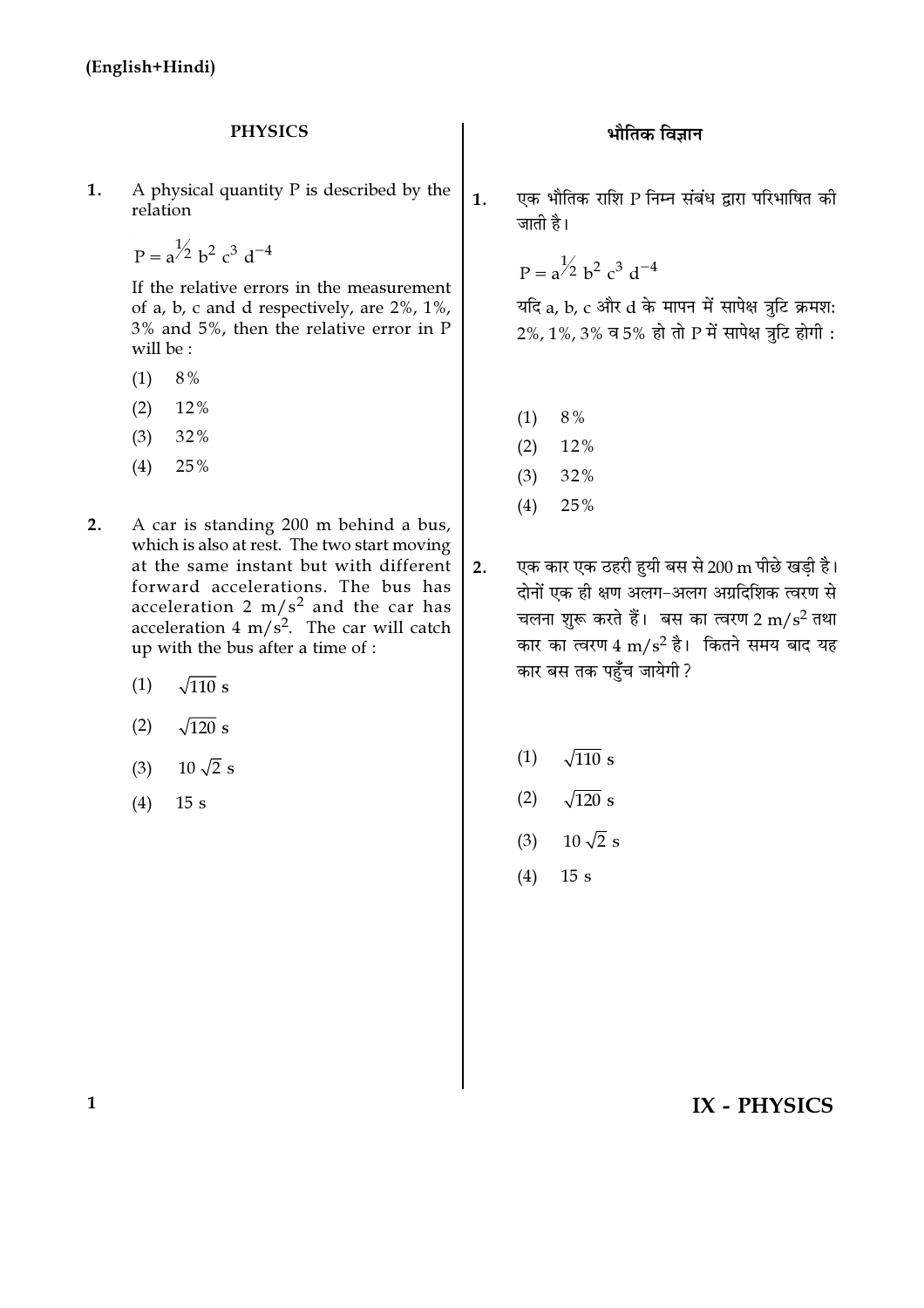$3.$ Two particles A and B of equal mass M are moving with the same speed  $v$  as shown in the figure. They collide completely inelastically and move as a single particle C. The angle  $\theta$  that the path of  $\tilde{C}$  makes with the X-axis is given by :



$$
(1) \quad \tan \theta = \frac{\sqrt{3} + \sqrt{2}}{1 - \sqrt{2}}
$$

$$
(2) \quad \tan \theta = \frac{\sqrt{3} - \sqrt{2}}{1 - \sqrt{2}}
$$

$$
(3) \quad \tan \theta = \frac{1 - \sqrt{2}}{\sqrt{2} \left( 1 + \sqrt{3} \right)}
$$

(4) 
$$
\tan \theta = \frac{1 - \sqrt{3}}{1 + \sqrt{2}}
$$

समान द्रव्यमान M के दो कण A तथा B समान  $\overline{3}$ . चाल  $v$  से चित्रानुसार चल रहे हैं। वह पूर्णतया अप्रत्यास्थ संघट्ट करते हैं तथा संघट्ट के बाद एक कण C की तरह चलते हैं। कोण  $\theta$ , जो कण C का पथ X-अक्ष से बनाता है, को निम्न सम्बन्ध से दिया जायेगा :



$$
(1) \quad \tan \theta = \frac{\sqrt{3} + \sqrt{2}}{1 - \sqrt{2}}
$$

$$
(2) \quad \tan \theta = \frac{\sqrt{3} - \sqrt{2}}{1 - \sqrt{2}}
$$

$$
(3) \quad \tan \theta = \frac{1 - \sqrt{2}}{\sqrt{2} \left( 1 + \sqrt{3} \right)}
$$

(4) 
$$
\tan \theta = \frac{1 - \sqrt{3}}{1 + \sqrt{2}}
$$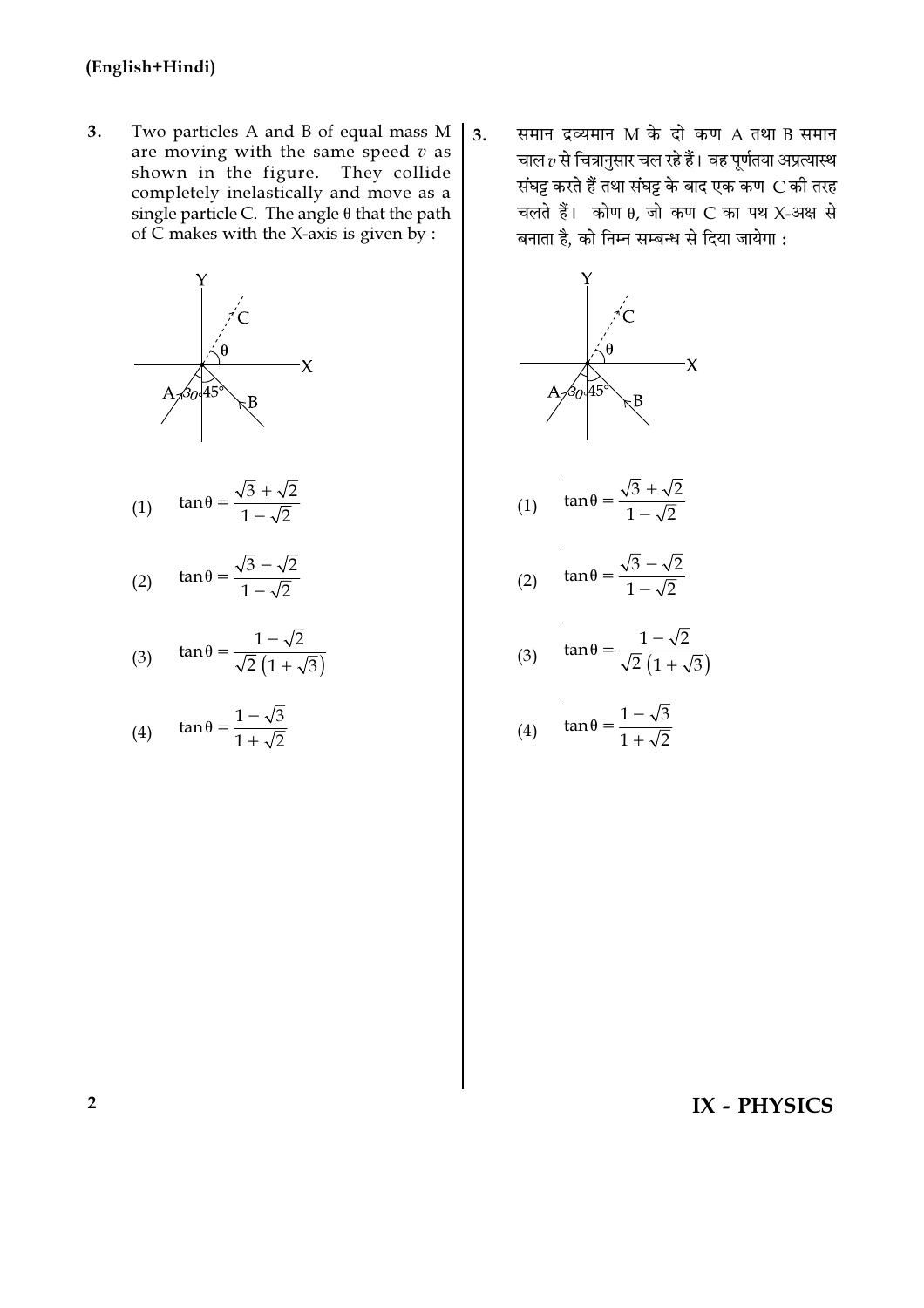$4.$ The machine as shown has 2 rods of length 1 m connected by a pivot at the top. The end of one rod is connected to the floor by a stationary pivot and the end of the other rod has a roller that rolls along the floor in a slot. As the roller goes back and forth, a 2 kg weight moves up and down. If the roller is moving towards right at a constant speed, the weight moves up with a :



- $(1)$ constant speed
- $(2)$ decreasing speed
- $(3)$ increasing speed
- speed which is  $\frac{3}{4}$ th of that of the  $(4)$ roller when the weight is 0.4 m above the ground

चित्र में दिखायी गयी एक मशीन की दो छडों, जिनकी  $\overline{4}$ . लम्बाई 1 m है, के ऊपरी सिरों को एक साथ धुराग्रस्त किया गया है। एक छड़ का आखिरी सिरा एक स्थिर धुरी द्वारा फर्श से जोडा गया है तथा दुसरी छड के आखिरी सिरे पर एक रोलर लगा है जो कि फर्श पर बने खाँचे में चलता है। जब वह रोलर आगे पीछे चलता है तो एक 2 kg का भार ऊपर नीचे चलता है। यदि रोलर दाहिनी दिशा में एक समान चाल से चलता है तो वह भार चलेगा, एक :



- समान चाल से  $(1)$
- घटती हुई चाल से  $(2)$
- बढ़ती हुई चाल से  $(3)$
- चाल जो कि रोलर की चाल का $\frac{3}{4}$  है जब वह  $(4)$ भार फर्श से 0.4 m की ऊँचाई पर है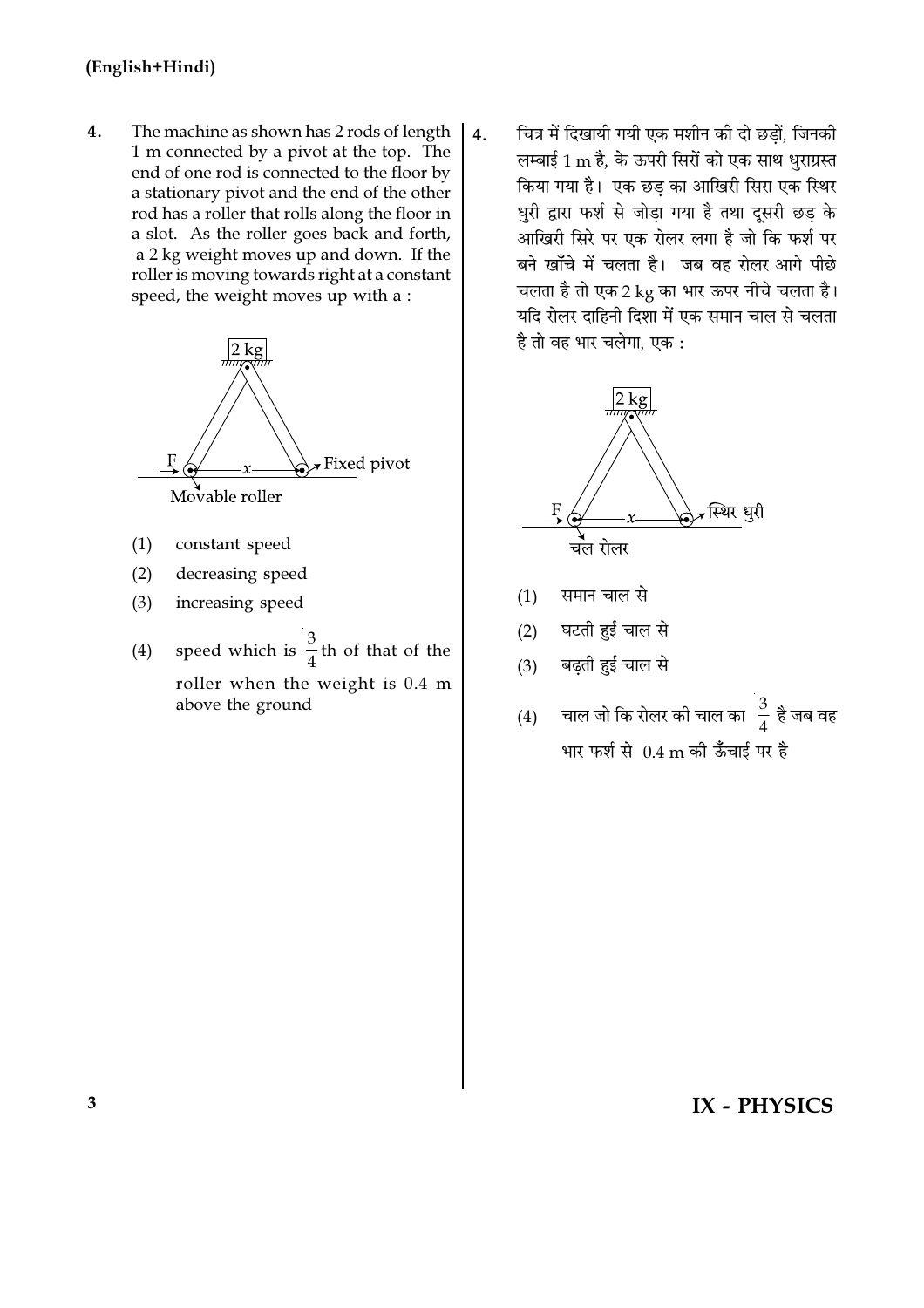5. A conical pendulum of length 1 m makes an angle  $\theta = 45^{\circ}$  w.r.t. Z-axis and moves in a circle in the XY plane. The radius of the circle is 0.4 m and its center is vertically below O. The speed of the pendulum, in its circular path, will be : (Take  $g = 10 \text{ ms}^{-2}$ )



- $0.4 \text{ m/s}$  $(1)$
- $(2)$  $4 \text{ m/s}$
- $(3)$  $0.2 \text{ m/s}$
- $(4)$  $2 \text{ m/s}$

एक शांकव (conical) दोलक, जिसकी लम्बाई  $1\,\mathrm{m}$  $5<sub>1</sub>$ है और जो Z-अक्ष से  $\theta = 45^\circ$  के कोण पर हैं, XY समतल में एक गोलाकार पथ में चलता है। गोलाकार पथ की त्रिज्या 0.4 m है और उसका केन्द्र बिन्द O के ठीक नीचे है। उस दोलक की गति गोलाकार पथ में होगी :  $(g=10 \text{ ms}^{-2})$ 



- $(1)$  $0.4 \text{ m/s}$
- $(2)$  $4 \text{ m/s}$
- $(3)$  $0.2 \text{ m/s}$
- $(4)$  $2 \text{ m/s}$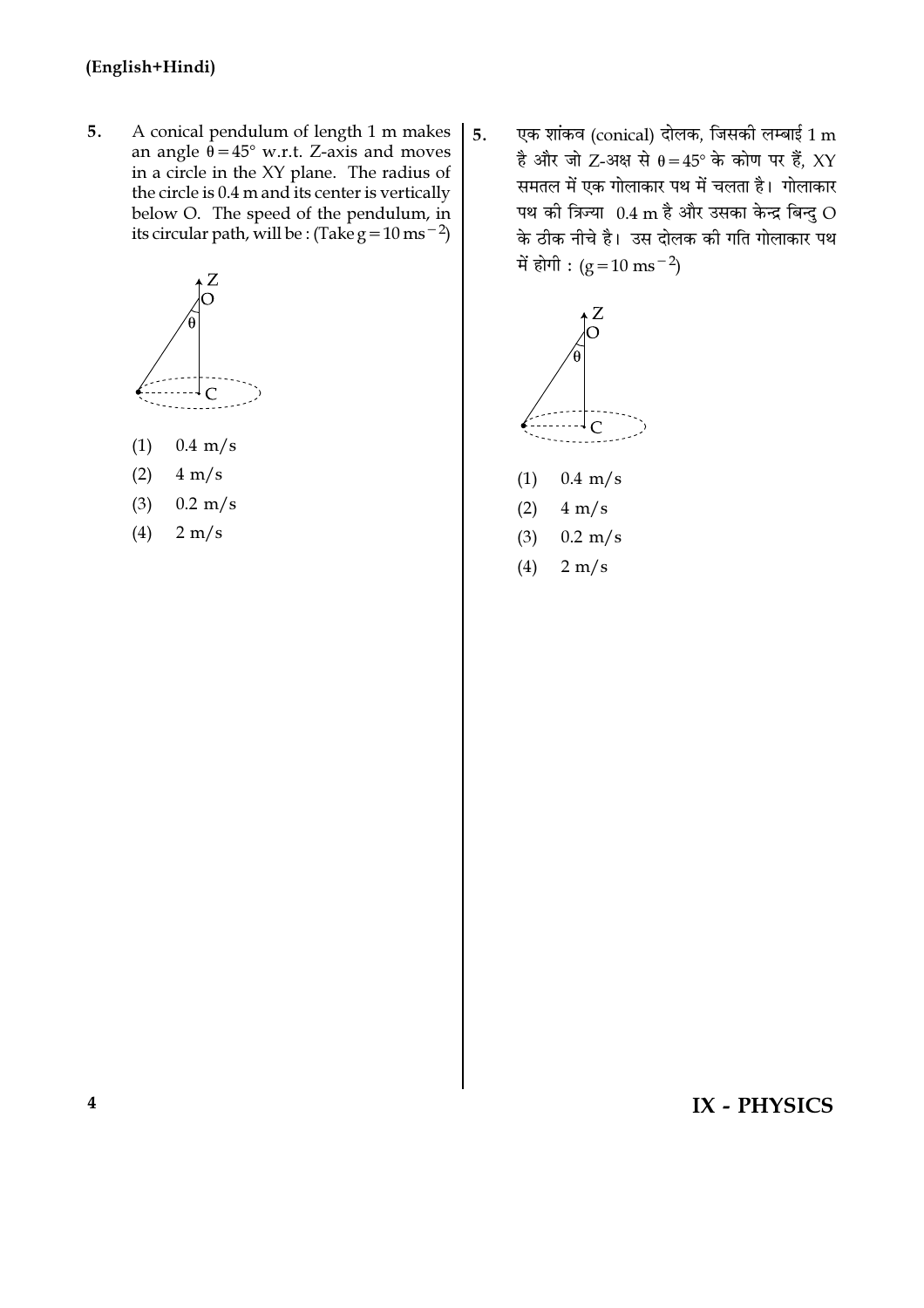**6.** A circular hole of radius  $\frac{R}{4}$  is made in a thin uniform disc having mass M and radius R, as shown in figure. The moment of inertia of the remaining portion of the disc about an axis passing through the point O and perpendicular to the plane of the disc is :





$$
(4) \quad \frac{\cdots}{256}
$$

6. द्रव्यमान $M$  तथा त्रिज्या R वाले एकसमान डिस्क में एक $\frac{R}{4}$  $\frac{\mathsf{K}}{4}$  त्रिज्या का गोलाकार छेद, चित्रानुसार, किया गया है। बिंदु  $O$  से जाने वाले तथा डिस्क के समतल के लम्बवत् अक्ष के सापेक्ष, डिस्क के बचे हुए भाग का, जड़त्व आघूर्ण होगा $:$ 

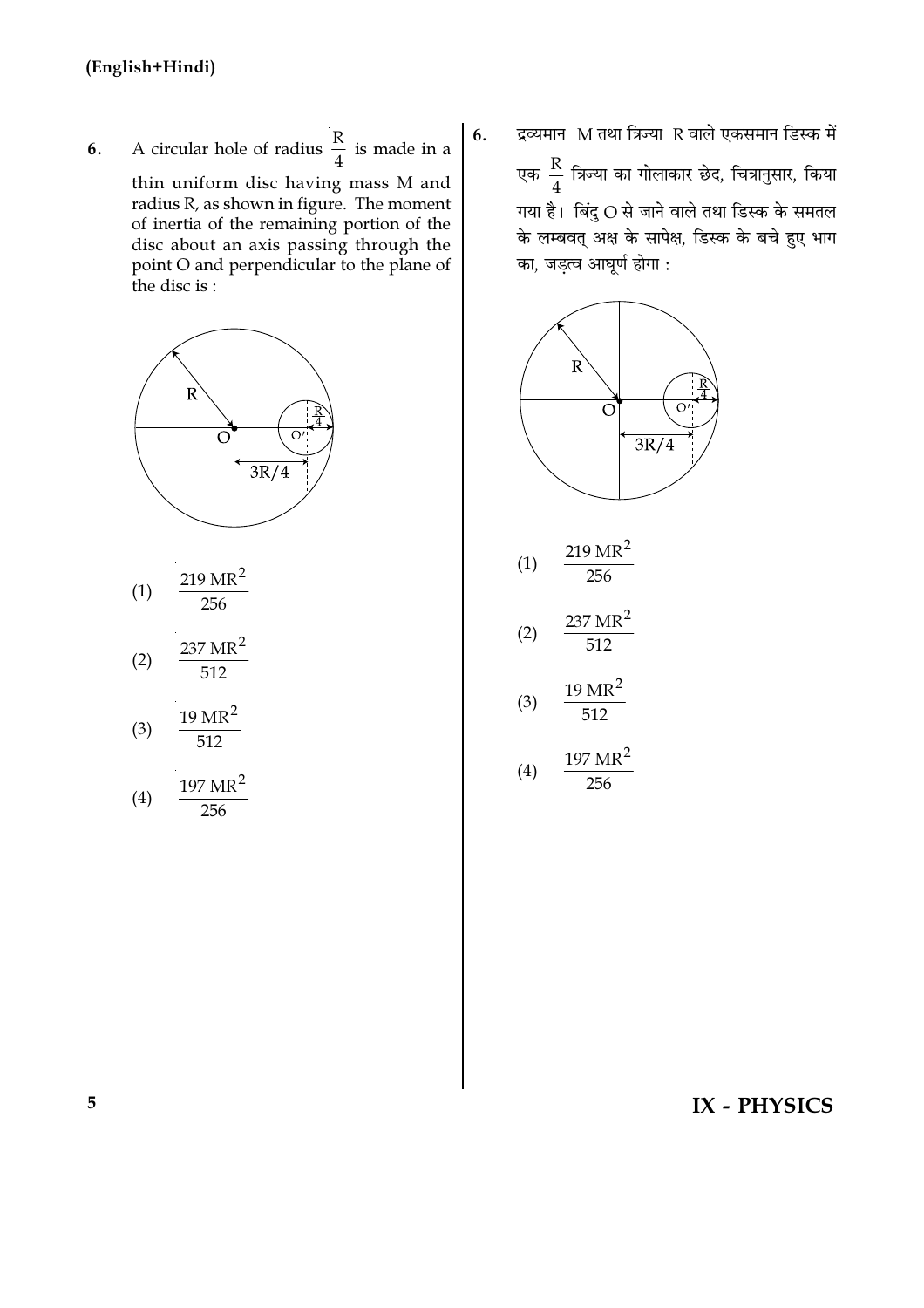7. The mass density of a spherical body is

given by  $\rho(r) = \frac{k}{r}$  for  $r \le R$  and  $\rho(r) = 0$  for  $r > R$ , where r is the distance from the centre.

The correct graph that describes qualitatively the acceleration, a, of a test particle as a function of  $r$  is :



एक गोलाकार पिण्ड का द्रव्यमान घनत्व है

 $\overline{7}$ .

निम्न में से कौन सा ग्राफ़ एक परीक्षण कण के त्वरण a को r के फलन में गुणात्मक रूप से दर्शाता है?



IX - PHYSICS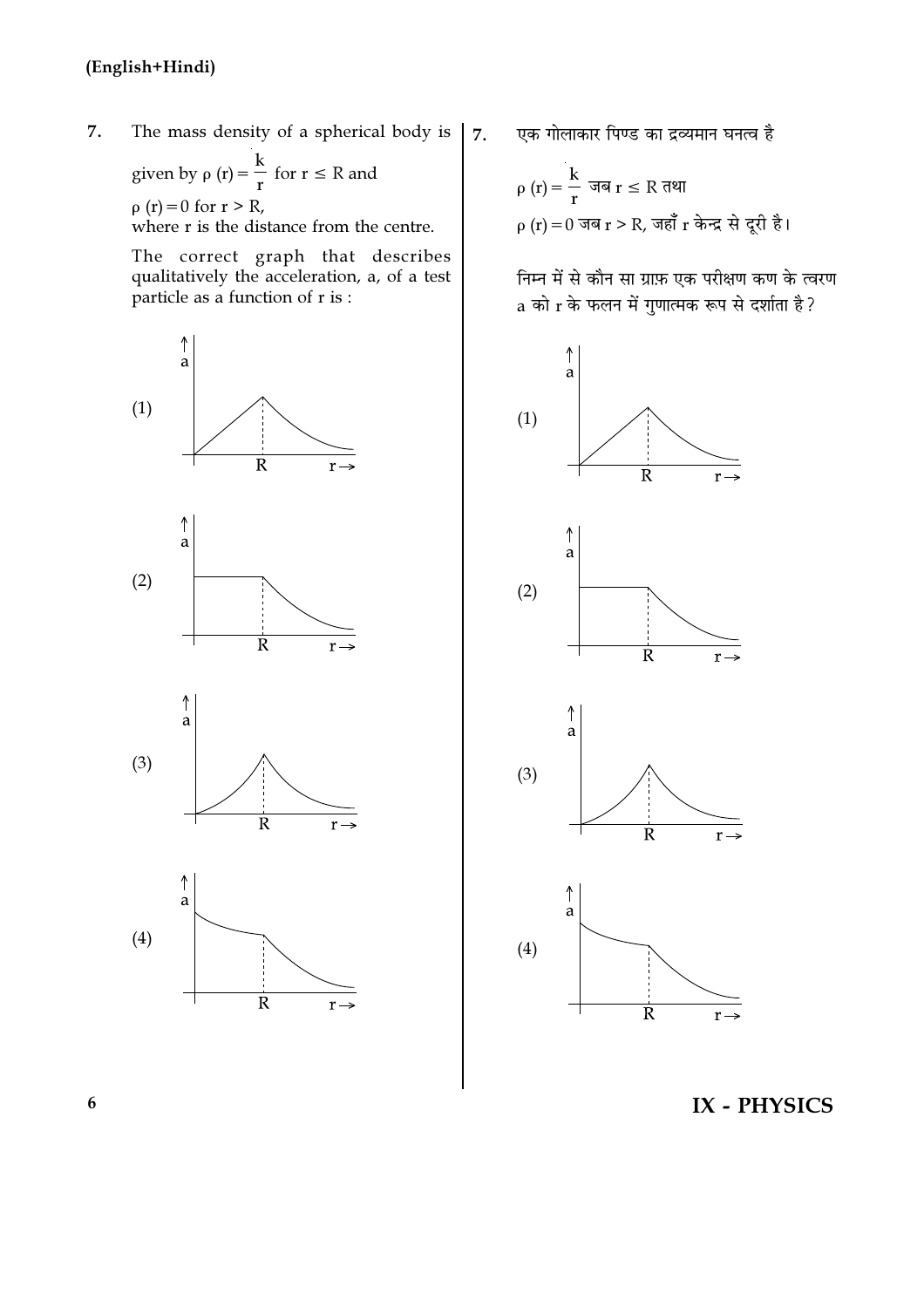- 8. A steel rail of length 5 m and area of cross section  $40 \text{ cm}^2$  is prevented from expanding along its length while the temperature rises by 10°C. If coefficient of linear expansion and Young's modulus of steel are  $1.2 \times 10^{-5}$  K<sup>-1</sup> and  $2 \times 10^{11}$  Nm<sup>-2</sup> respectively, the force developed in the rail is approximately :
	- $(1)$  $2\times10^7$  N
	- $(2)$  $1\times10^5$  N
	- $2\times10^9$  N  $(3)$
	- $(4)$  $3 \times 10^{-5}$  N
- 9. Two tubes of radii  $r_1$  and  $r_2$ , and lengths  $l_1$ and l<sub>2</sub>, respectively, are connected in series and a liquid flows through each of them in stream line conditions.  $P_1$  and  $P_2$  are pressure differences across the two tubes.

If P<sub>2</sub> is 4P<sub>1</sub> and l<sub>2</sub> is  $\frac{1}{4}$ , then the radius r<sub>2</sub>

will be equal to:

- $(1)$  $r_1$
- $(2)$  $2r_1$
- $(3)$  $4r_1$
- $rac{r_1}{2}$  $(4)$
- 5 m लम्बाई तथा  $40 \text{ cm}^2$  अनुप्रस्थ काट के क्षेत्रफल 8. की एक स्टील की पटरी का लम्बाई के अनुदिश विस्तारण रोका जाता है जबकि उसका तापमान 10°C बढाया जाता है। यदि स्टील का रेखीय प्रसार गणांक तथा यंग प्रत्यास्थता गुणांक क्रमश:  $1.2 \times 10^{-5}$  K $^{-1}$ तथा 2 $\times$ 10<sup>11</sup> Nm<sup>-2</sup> हैं तो पटरी में उत्पन्न बल का निकटतम मान होगा $\cdot$ 
	- (1)  $2 \times 10^7$  N
	- (2)  $1 \times 10^5$  N
	- (3)  $2 \times 10^9$  N
	- $3 \times 10^{-5}$  N  $(4)$
- दो नलियाँ जिनकी त्रिज्यायें क्रमश:  $r_1$  एवं  $r_2$  तथा 9. लम्बाईयाँ, 1, व 1, हैं, को श्रेणी क्रम में जोड़ा गया है और उनमें एक द्रव धारा रेखीय प्रवाह में बहता है। पहली तथा दूसरी नली के सिरों के बीच के दाबान्तर क्रमशः  $P_1$  तथा  $P_2$  हैं। यदि  $P_2$  का मान  $4P_1$  तथा  $l_2$

का मान  $\frac{1_1}{4}$  हो तो त्रिज्या  $\rm r^{}_2$  का मान होगा :

- $(1)$  $r<sub>1</sub>$
- $(2)$  $2r_1$  $(3)$  $4r_1$
- 
- $\frac{r_1}{\sqrt{r_1}}$  $(4)$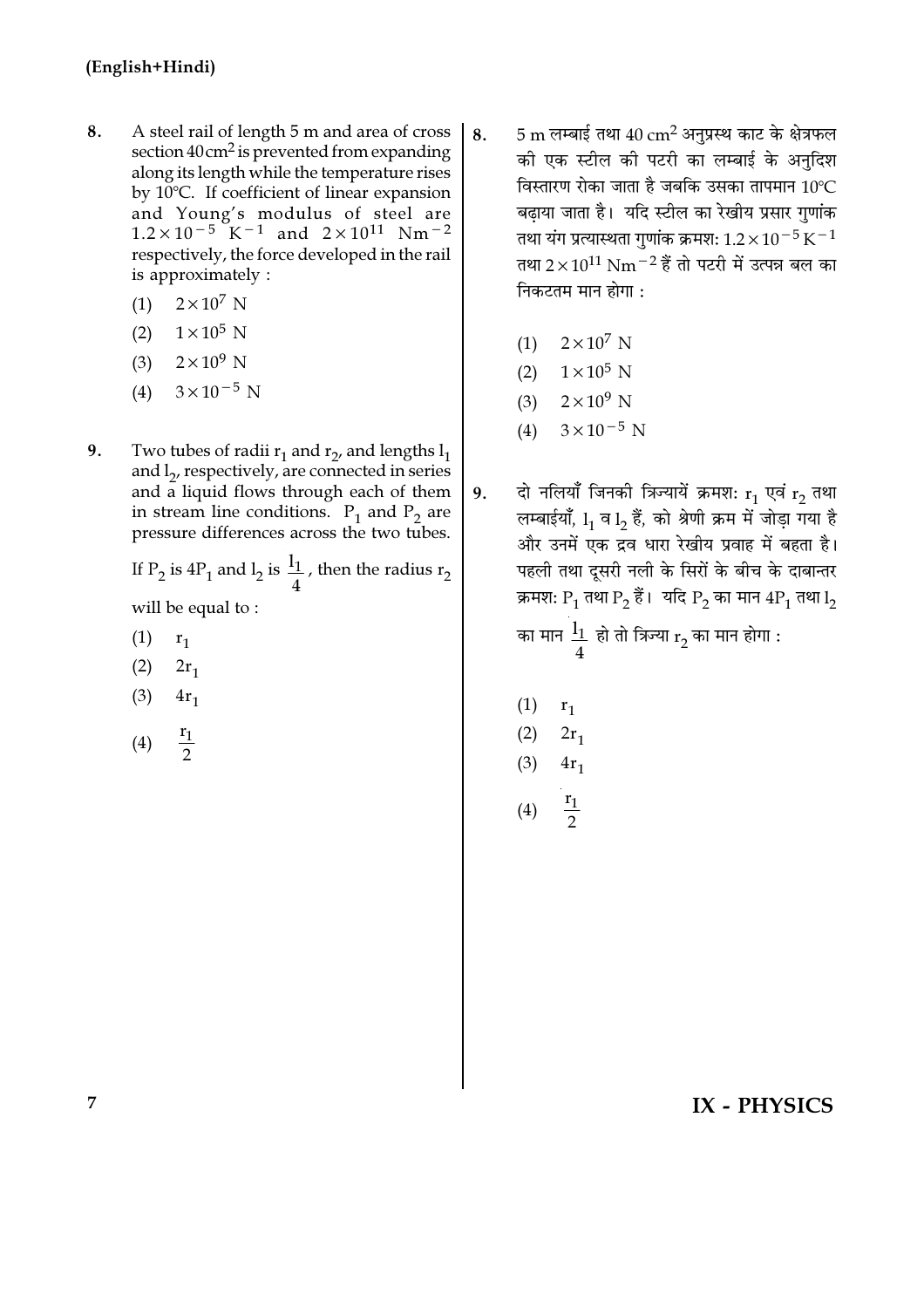For the P-V diagram given for an ideal gas, 10.



out of the following which one correctly<br>represents the T-P diagram?



एक आदर्श गैस का P-V आरेख दिये गये चित्र में  $10.$ दर्शाया गया है।



दिये गये आरेखों में से कौन-सा सही T-P आरेख दर्शायेगा ?



IX - PHYSICS

 $\bf{8}$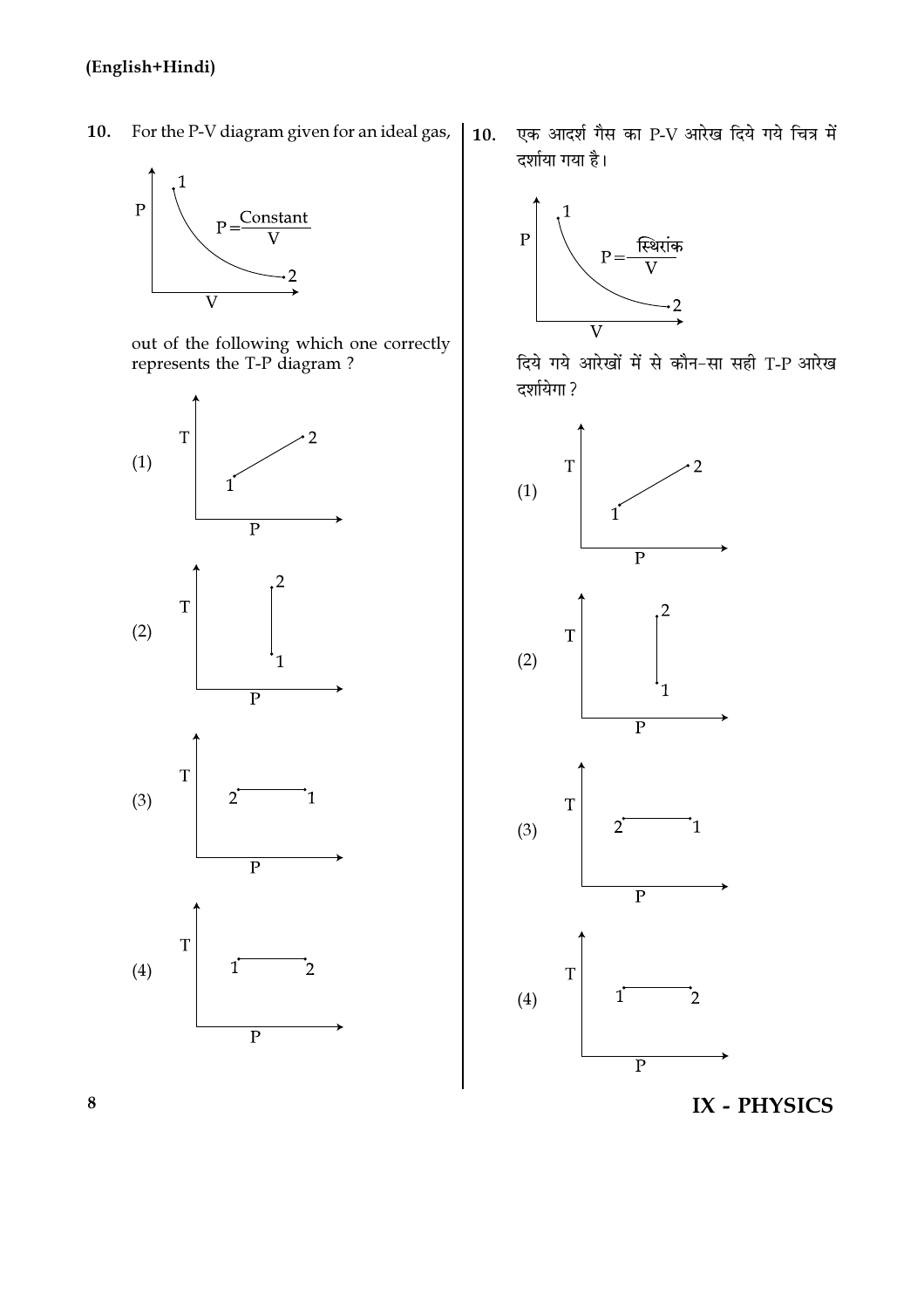- N moles of a diatomic gas in a cylinder are 11. at a temperature T. Heat is supplied to the cylinder such that the temperature remains constant but n moles of the diatomic gas get converted into monoatomic gas. What is the change in the total kinetic energy of the gas?
	- $rac{1}{2}$  nRT  $(1)$  $\overline{0}$  $(2)$
	- (3)  $\frac{3}{2} nRT$ (4)  $\frac{5}{2}$  nRT
- $12.$ A block of mass 0.1 kg is connected to an elastic spring of spring constant 640 Nm<sup> $-1$ </sup> and oscillates in a damping medium of damping constant  $10^{-2}$  kg s<sup>-1</sup>. The system dissipates its energy gradually. The time taken for its mechanical energy of vibration to drop to half of its initial value, is closest to:
	- $2s$  $(1)$
	- $(2)$  $3.5s$
	- $(3)$  $5s$
	- $(4)$  $7s$

एक द्विपरमाणुक गैस के N मोल T तापमान पर एक  $11.$ सिलेण्डर में बंद हैं। सिलेण्डर में ऊष्मा इस प्रकार प्रवाहित की जाती है जिससे उस द्विपरमाणुक गैस के n मोल एकपरमाणक गैस में बिना तापमान बदले परिवर्तित हो जाते हैं। गैस की कुल गतिज ऊर्जा में कितना परिवर्तन होगा ?

(1) 
$$
\frac{1}{2}
$$
 nRT  
\n(2) 0  
\n(3)  $\frac{3}{2}$  nRT  
\n(4)  $\frac{5}{2}$  nRT

- 0.1 kg द्रव्यमान के एक गुटके को एक प्रत्यास्थ स्प्रिंग,  $12.$ जिसका स्प्रिंग नियतांक 640 Nm<sup>-1</sup> है. से जोड़ा गया है। यह गुटका एक अवमन्दन माध्यम, जिसका अवमन्दन गुणांक  $10^{-2}$  kg s<sup>-1</sup> है, में दोलन गति करता है। यह निकाय धीरे-धीरे अपनी ऊर्जा अपव्यतित करता है। निकाय के दोलन की यांत्रिक ऊर्जा को उसके आरम्भिक मान से आधा होने में लगने वाले समय का निकटतम मान होगा :
	- $(1)$  $2s$
	- $(2)$  $3.5 s$
	- $(3)$  $5s$
	- $(4)$  $7s$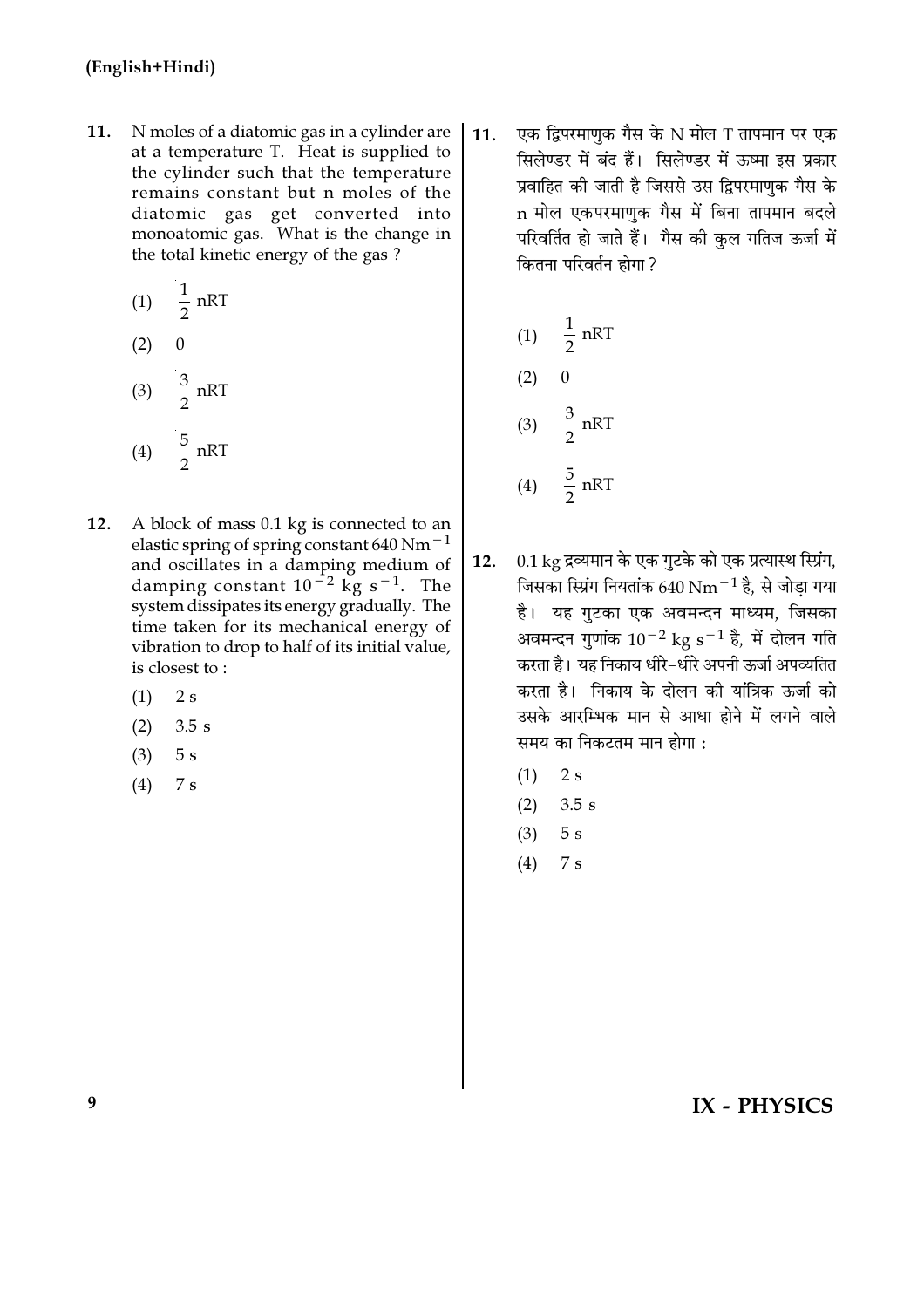13. A standing wave is formed by the superposition of two waves travelling in opposite directions. The transverse displacement is given by

$$
y(x, t) = 0.5 \sin\left(\frac{5 \pi}{4} x\right) \cos(200 \pi t).
$$

What is the speed of the travelling wave moving in the positive  $x$  direction ?

 $(x$  and t are in meter and second, respectively.)

 $160 \text{ m/s}$  $(1)$ 

 $(2)$  $90 \text{ m/s}$ 

 $(3)$  $180 \text{ m/s}$ 

 $120 \text{ m/s}$  $(4)$ 

दो तरंगें, जो विपरीत दिशा में चल रही हैं, के अध्यारोपण  $\overline{13}$ . से एक अप्रगामी तरंग बनती है जिसका अनुप्रस्थ विस्थापन निम्न समीकरण द्वारा लिखा जा सकता है

> $y(x, t) = 0.5 \sin\left(\frac{5 \pi}{4} x\right) \cos(200 \pi t).$  $+x$  अक्ष की तरफ चलने वाली प्रगामी तरंग की गति

(यहाँ  $x$  व t क्रमश: मीटर व सेकण्ड में हैं।)

 $160 \text{ m/s}$  $(1)$ 

होगी :

- $(2)$  $90 \text{ m/s}$
- $(3)$  $180 \text{ m/s}$
- $(4)$  $120 \text{ m/s}$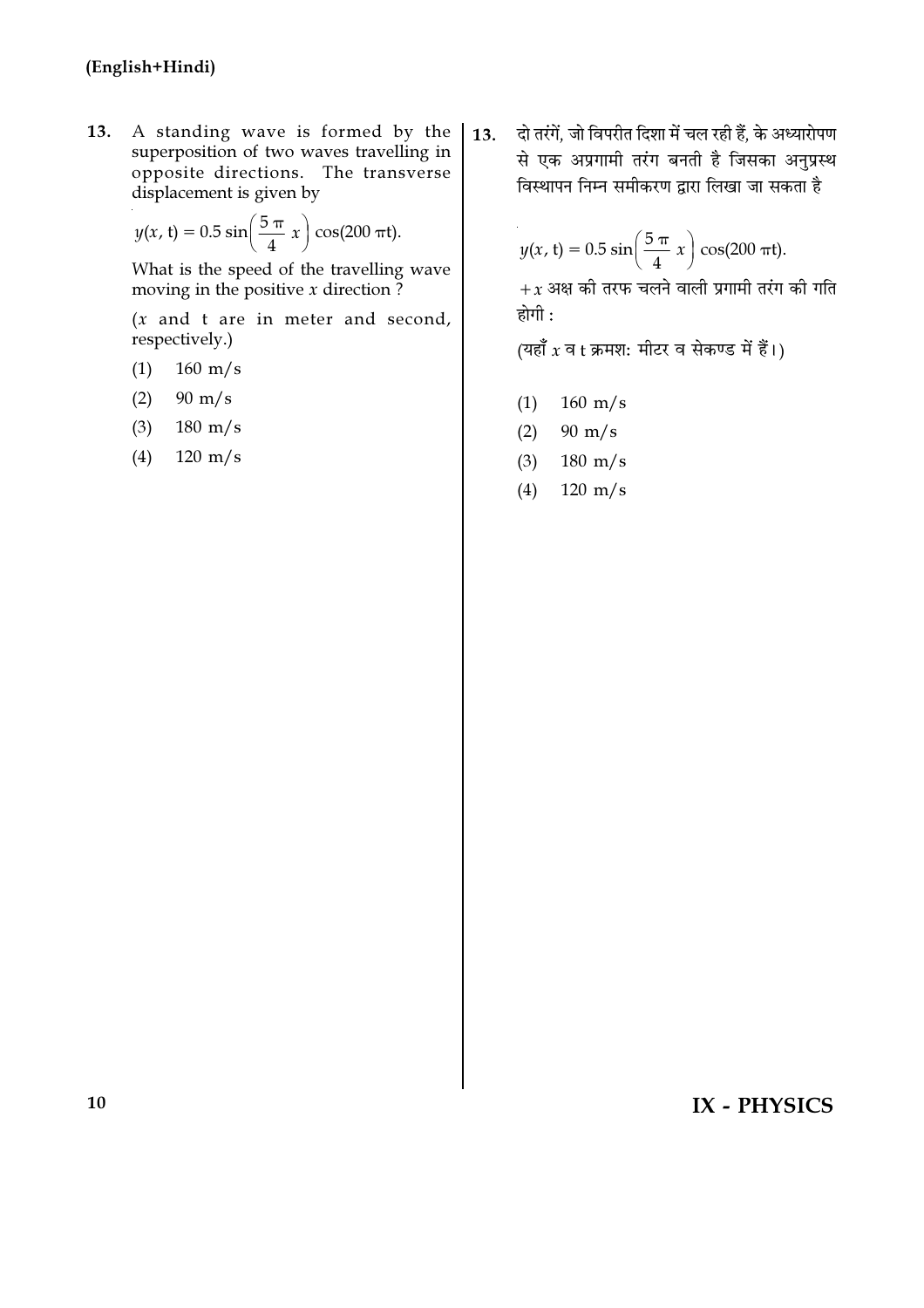Four closed surfaces and corresponding 14. charge distributions are shown below.



Let the respective electric fluxes through the surfaces be  $\Phi_1$ ,  $\Phi_2$ ,  $\Phi_3$  and  $\Phi_4$ . Then :

- (1)  $\Phi_1 < \Phi_2 = \Phi_3 > \Phi_4$
- (2)  $\Phi_1 > \Phi_2 > \Phi_3 > \Phi_4$
- (3)  $\Phi_1 = \Phi_2 = \Phi_3 = \Phi_4$
- (4)  $\Phi_1 > \Phi_3$ ;  $\Phi_2 < \Phi_4$

चार बंद पृष्ठ तथा उनके आवेश विन्यास को निम्न 14. चित्र में दर्शाया गया है।



यदि उनके पृष्ठ से बद्ध वैद्युत फ्लक्स क्रमश:  $\Phi_1$ ,  $\Phi_2$ ,  $\Phi_3$  तथा  $\Phi_4$  हों तो :

- (1)  $\Phi_1 < \Phi_2 = \Phi_3 > \Phi_4$
- (2)  $\Phi_1 > \Phi_2 > \Phi_3 > \Phi_4$
- (3)  $\Phi_1 = \Phi_2 = \Phi_3 = \Phi_4$
- (4)  $\Phi_1 > \Phi_3$ ;  $\Phi_2 < \Phi_4$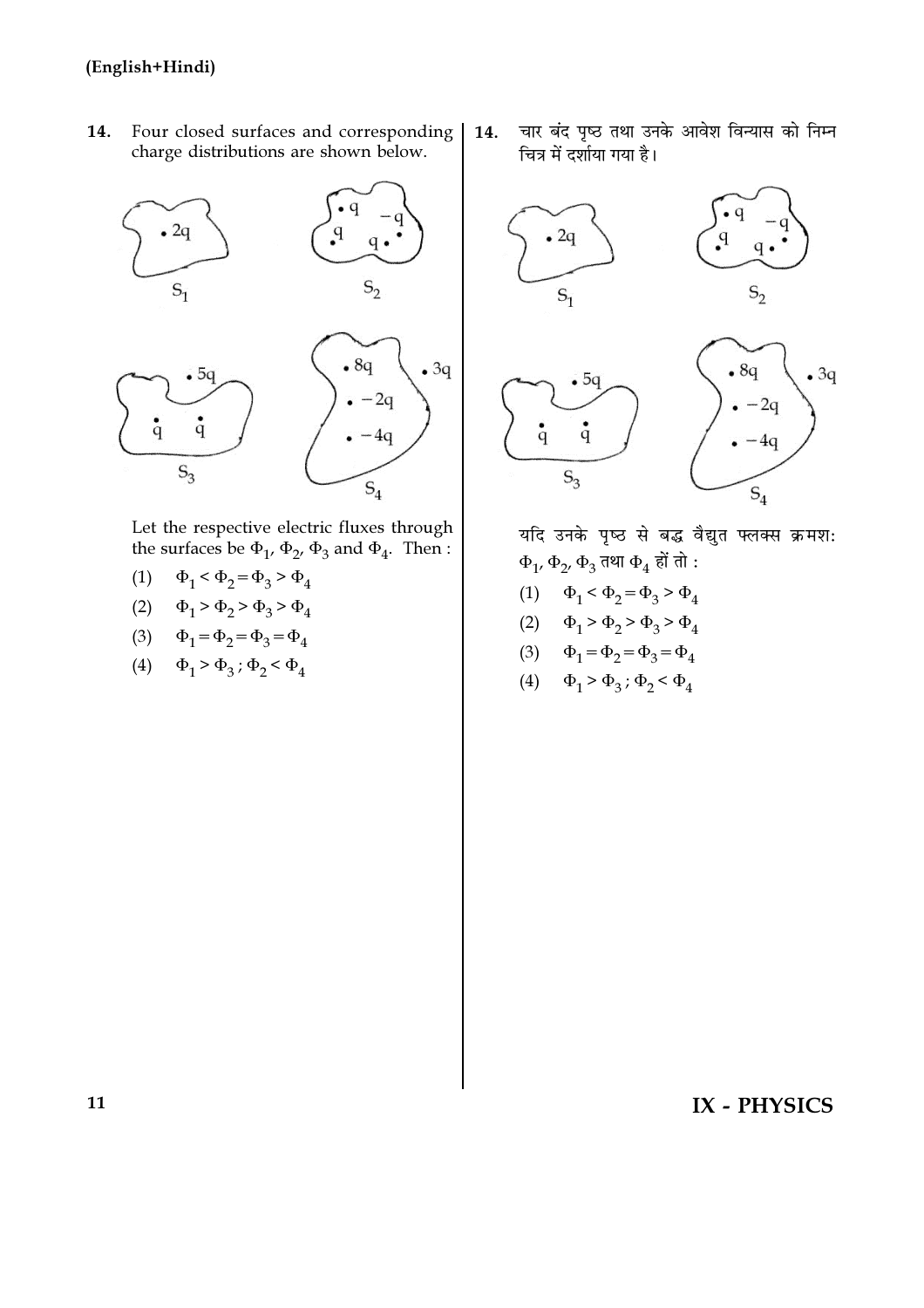$15.$ A combination of parallel plate capacitors is maintained at a certain potential difference.



When a 3 mm thick slab is introduced between all the plates, in order to maintain the same potential difference, the distance between the plates is increased by 2.4 mm. Find the dielectric constant of the slab.

- $(1)$  $\mathcal{R}$
- $(2)$  $\overline{4}$
- $(3)$ 5
- $(4)$ 6
- 16. A uniform wire of length l and radius r has a resistance of 100  $\Omega$ . It is recast into a

wire of radius  $\frac{r}{2}$ . The resistance of new

wire will be :

- 1600  $\Omega$  $(1)$
- $(2)$  $400 \Omega$
- $(3)$  $200 \Omega$
- $(4)$  $100 \Omega$

समान्तर प्लेट संधारित्रों के एक संयोजन को एक निश्चित  $15.$ विभवान्तर पर रखा गया है। (चित्र देखिये)



जब 3 mm मोटे गटके को सभी संधारित्रों की प्लेटों के बीच डाला जाता है. तो वही विभवान्तर बनाये रखने के लिए प्लेटों के बीच की दूरी को 2.4 mm से बढ़ाना पड़ता है। गुटके का परावैद्युतांक होगा :

- $\overline{\mathcal{E}}$  $(1)$
- $(2)$  $\overline{4}$
- $(3)$ 5
- $(4)$ 6

लम्बाई 1 तथा त्रिज्या r के एकसमान तार का प्रतिरोध 16.  $100 \Omega$  है। इसको त्रिज्या  $\frac{r}{2}$  के तार में पुन: ढाला जाता है। नये तार का प्रतिरोध होगा:

- $(1)$  $1600 \Omega$
- $400 \Omega$  $(2)$
- $(3)$  $200 \Omega$
- $(4)$ 100 $\Omega$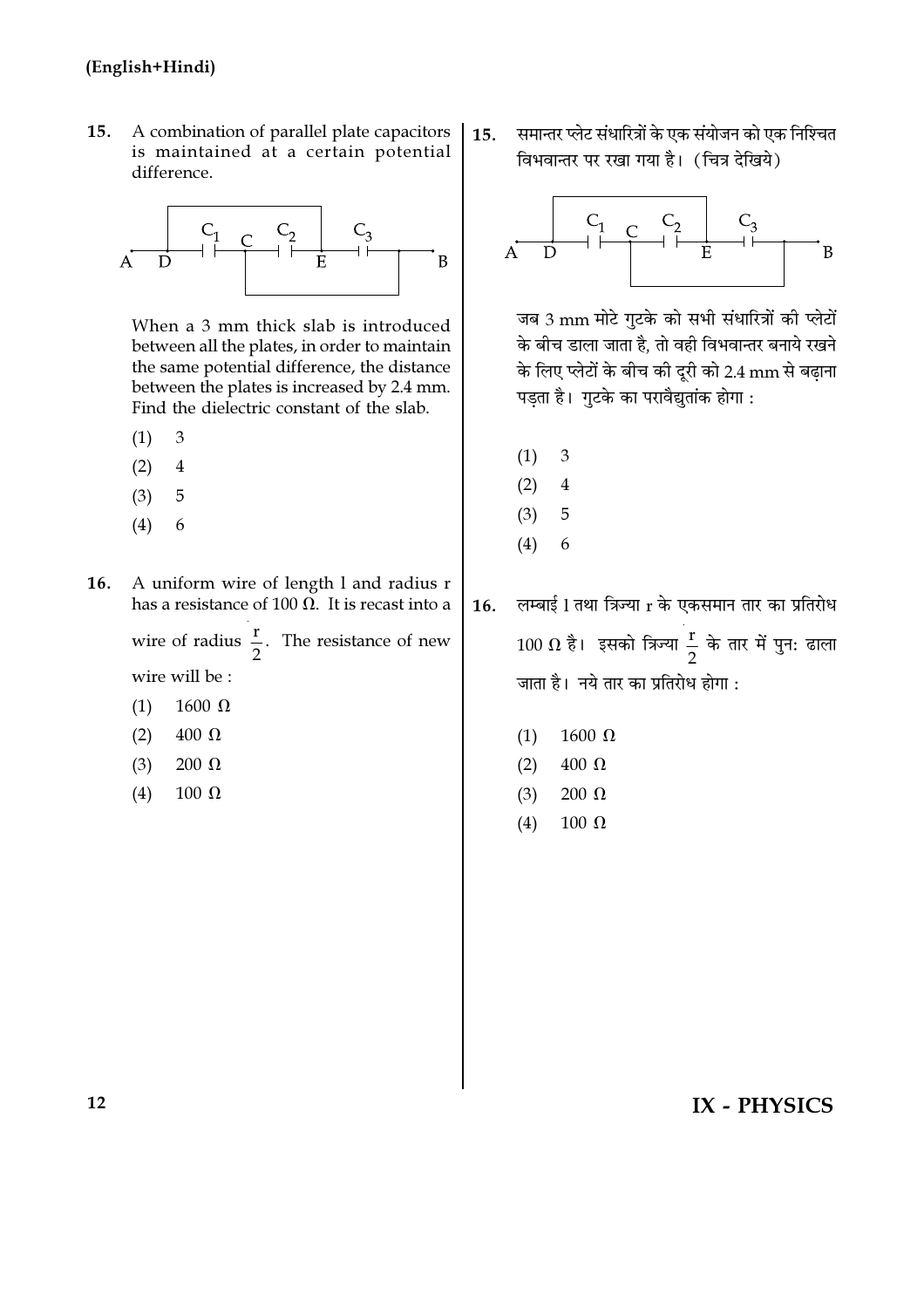17. The figure shows three circuits I, II and III which are connected to a 3V battery. If the powers dissipated by the configurations I, II and III are  $P_1$ ,  $P_2$  and  $P_3$  respectively, then:



- 18. A negative test charge is moving near a long straight wire carrying a current. The force acting on the test charge is parallel to the direction of the current. The motion of the charge is :
	- away from the wire  $(1)$
	- $(2)$ towards the wire
	- parallel to the wire along the current  $(3)$
	- parallel to the wire opposite to the  $(4)$ current

दिये गये चित्र में तीन परिपथ. I. II एवं III को एक  $17.$ 3V बैटरी से जोडा गया है। यदि विन्यास I, II तथा III क्रमश:  $P_1$ ,  $P_2$  तथा  $P_3$  शक्ति अपव्यय करते हैं तो :



- एक ऋणात्मक परीक्षण आवेश, एक सीधे लम्बे तार, 18. जिसमें धारा बह रही है. के निकट चल रहा है। परीक्षण आवेश पर लगने वाला बल धारा की दिशा के समान्तर है। आवेश की गति होगी :
	- तार से दूर  $(1)$
	- तार की ओर  $(2)$
	- तार से समान्तर एवं धारा की दिशा में  $(3)$
	- तार के समान्तर एवं धारा की विपरीत दिशा में  $(4)$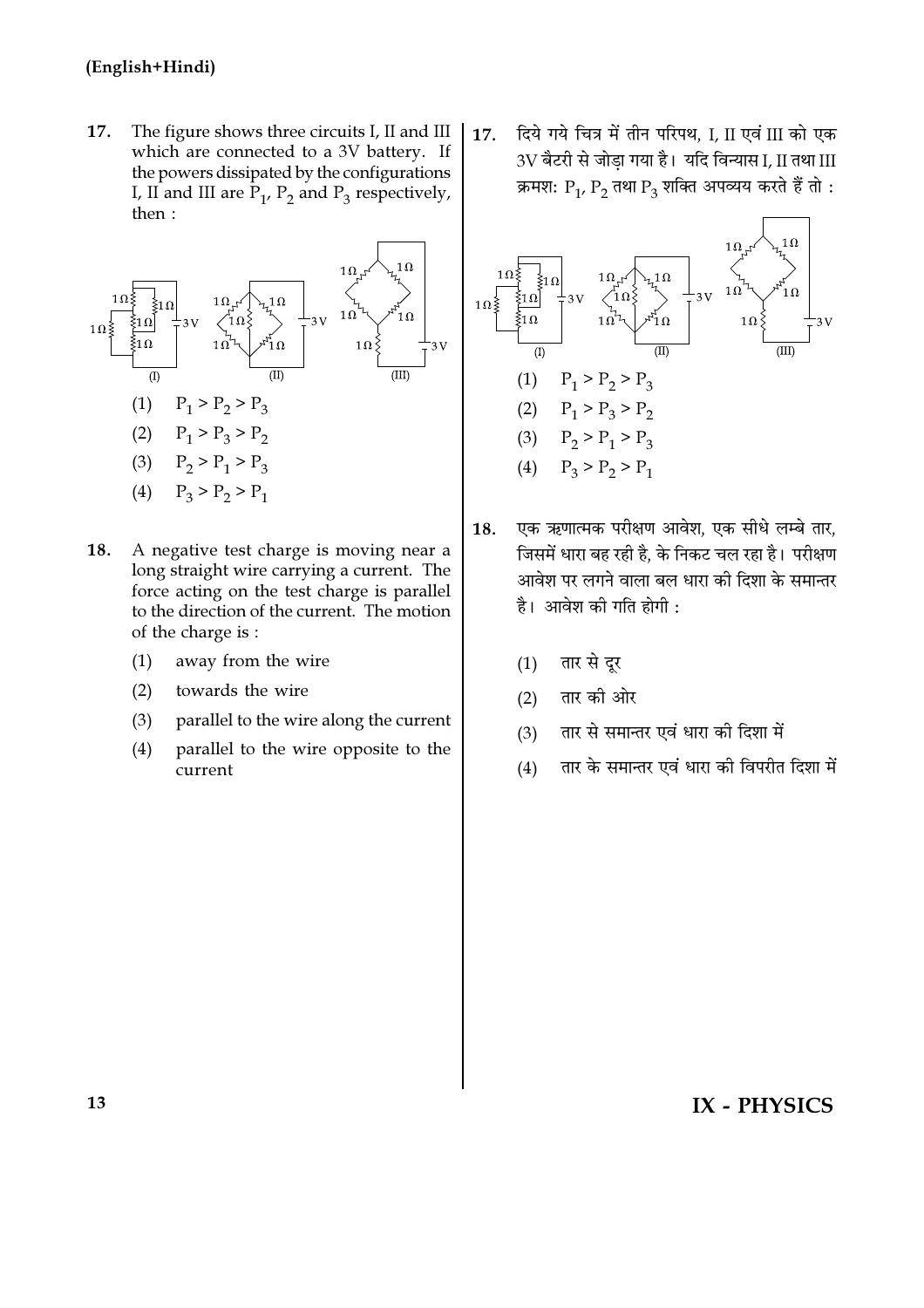19. A uniform magnetic field B of 0.3 T is along the positive Z-direction. A rectangular loop (abcd) of sides 10 cm $\times$ 5 cm carries a current I of 12 A. Out of the following different orientations which one corresponds to stable equilibrium?



 $0.3$  T का एक समान चुम्बकीय क्षेत्र B धनात्मक **19.**  $Z$ -अक्ष की तरफ दिशित है। एक  $10 \text{ cm}$  तथा 5  $\text{ cm}$ भुजाओं वाले आयताकार पाश (abcd) में 12 A धारा Ⅰ बहती है। निम्न में से कौन−सा दिग्विन्यास स्थिर साम्यावस्था को प्रदर्शित करता है ?

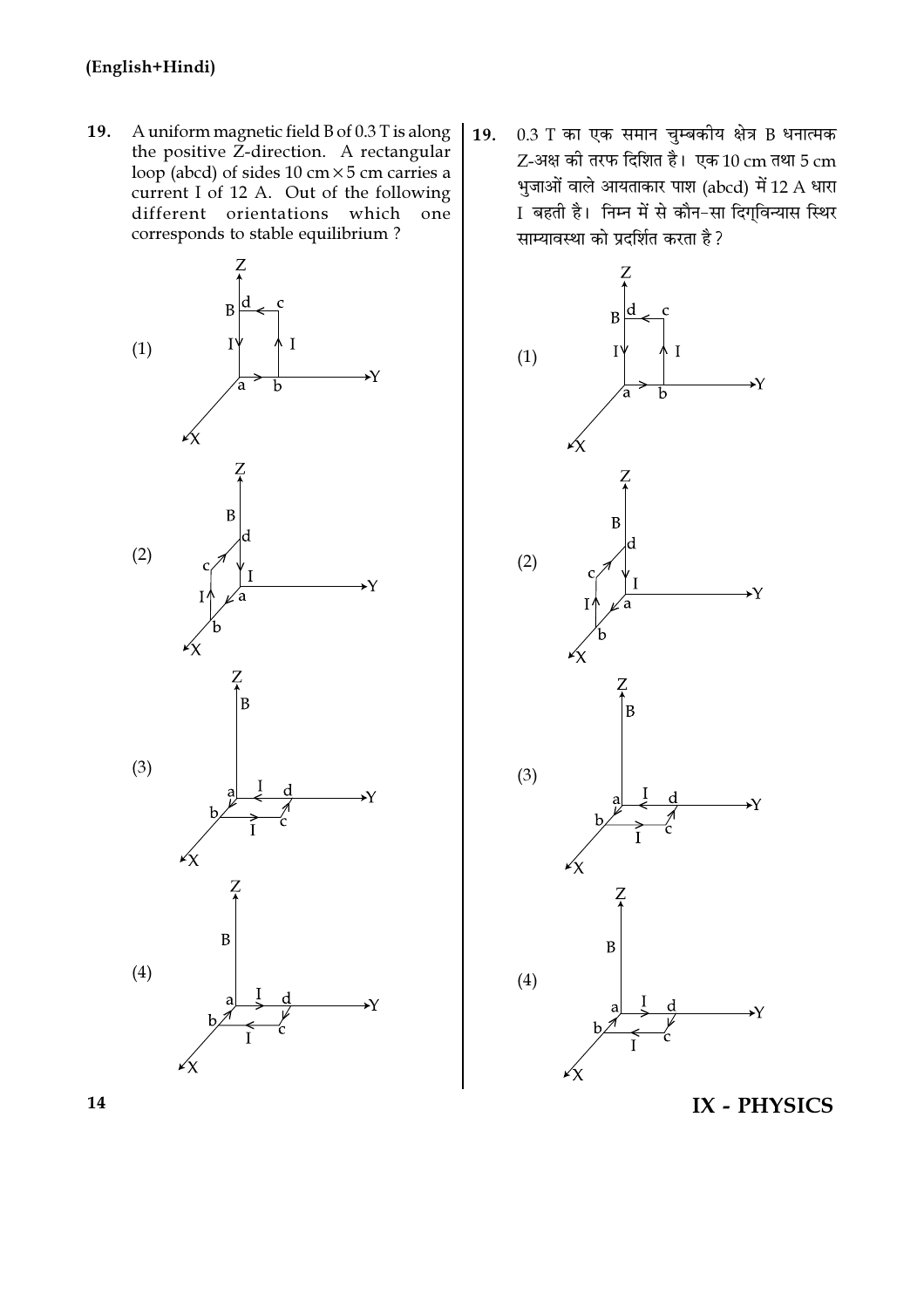- 20. A sinusoidal voltage of peak value 283 V and angular frequency 320/s is applied to a series LCR circuit. Given that  $\overline{R} = 5 \Omega$ , L=25 mH and C=1000  $\mu$ F. The total impedance, and phase difference between the voltage across the source and the current will respectively be :
	- 10  $\Omega$  and tan<sup>-1</sup> $\left(\frac{5}{3}\right)$  $(1)$
	- 7  $\Omega$  and  $45^{\circ}$  $(2)$

(3) 10 
$$
\Omega
$$
 and  $\tan^{-1}\left(\frac{8}{3}\right)$   
(4) 7  $\Omega$  and  $\tan^{-1}\left(\frac{5}{3}\right)$ 

21. The electric field component of a monochromatic radiation is given by

$$
\vec{E} = 2 E_0 \hat{i} \cos kz \cos \omega t
$$

Its magnetic field  $\overrightarrow{B}$  is then given by :

(1)  $\frac{2 E_0}{c} \hat{j} \sin kz \cos \omega t$ 

(2) 
$$
-\frac{2 E_0}{c} \hat{j} \sin kz \sin \omega t
$$

(3)  $\frac{2 E_0}{c}$   $\hat{j}$  sin kz sin wt

(4) 
$$
\frac{2 E_0}{c} \int_{0}^{c} \cos kz \cos \omega t
$$

283 V महत्तम विभव तथा 320 s $^{-1}$  कोणीय आवृत्ति  $20.$ वाले एक ज्यावक्रीय विभव को एक श्रेणी LCR परिपथ में लगाया गया है। दिया है R = 5  $\Omega$ , L = 25 mH और  $C = 1000 \mu F$ । परिपथ की कुल प्रतिबाधा तथा स्रोत विभव एवं धारा के बीच कलांतर क्रमश: होगा :

$$
(1) \quad 10 \ \Omega \text{ and } \tan^{-1}\left(\frac{5}{3}\right)
$$

- (2)  $7 \Omega$  और  $45^{\circ}$
- (3) 10 Ω और  $\tan^{-1}\left(\frac{8}{3}\right)$

(4) 7 
$$
\Omega
$$
  $\text{3/3}$  tan<sup>-1</sup> $\left(\frac{5}{3}\right)$ 

किसी एकवर्णीय विकिरण के वैद्युत क्षेत्र घटक को 21. निम्न प्रकार से व्यक्त किया जा सकता है

 $\vec{E}$  = 2  $E_0$   $\hat{i}$  cos kz cos ωt

उसके चुम्बकीय क्षेत्र $\overrightarrow{B}$  का मान होगा :

- (1)  $\frac{2 E_0}{c} \hat{j} \sin kz \cos \omega t$
- (2)  $-\frac{2E_0}{c}$   $\hat{j}$  sin kz sin wt

(3) 
$$
\frac{2 E_0}{c} \hat{j} \sin kz \sin \omega t
$$

(4) 
$$
\frac{2 E_0}{c} \int_{c}^{\infty} \cos kz \cos \omega t
$$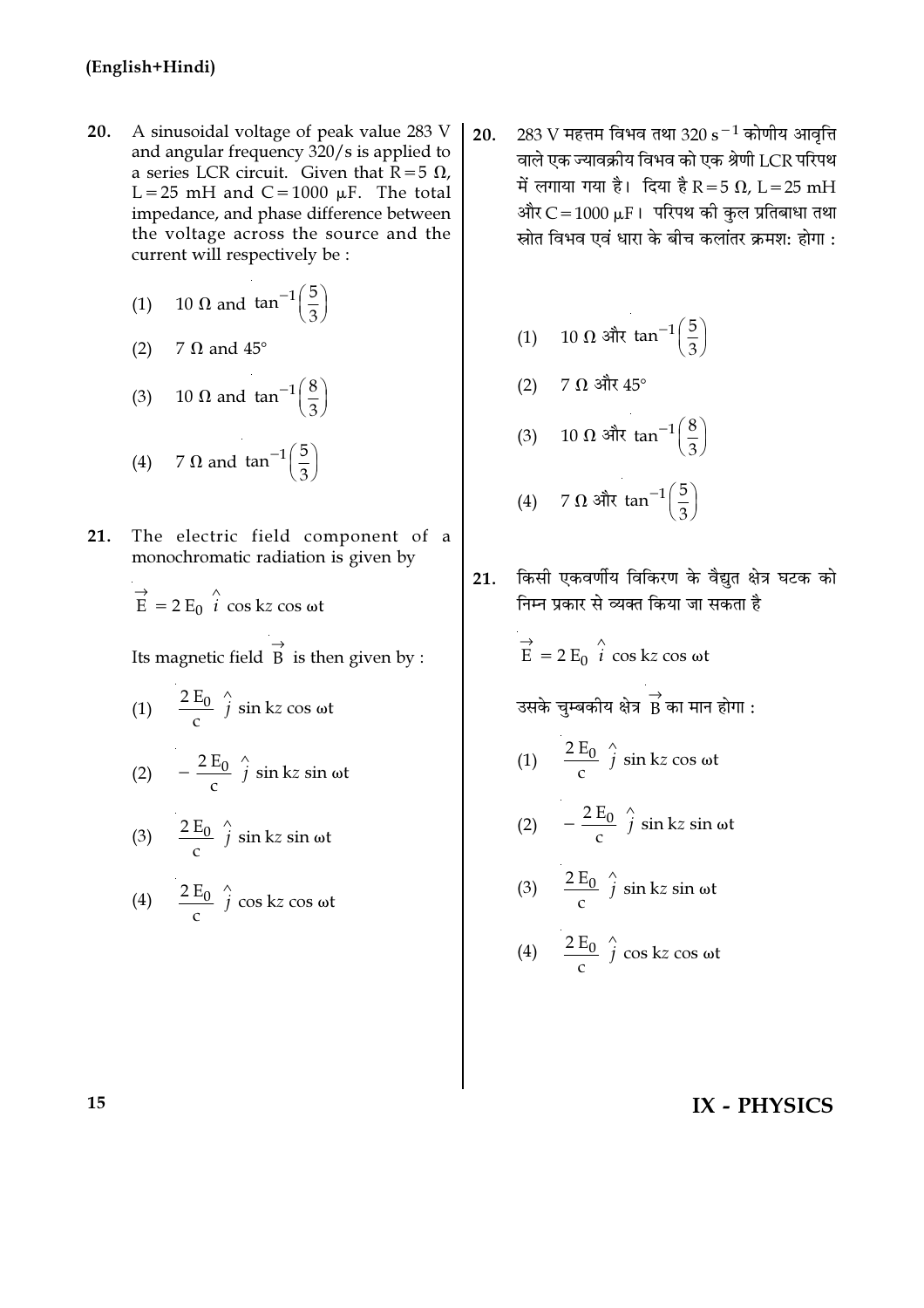- In an experiment a convex lens of focal  $22.$ length 15 cm is placed coaxially on an optical bench in front of a convex mirror at a distance of 5 cm from it. It is found that an object and its image coincide, if the object is placed at a distance of 20 cm from the lens. The focal length of the convex mirror is:
	- 27.5 cm  $(1)$
	- 20.0 cm  $(2)$
	- $(3)$ 25.0 cm
	- $(4)$ 30.5 cm
- A single slit of width 0.1 mm is illuminated 23. by a parallel beam of light of wavelength 6000 Å and diffraction bands are observed on a screen 0.5 m from the slit. The distance of the third dark band from the central bright band is:
	- $3 \text{ mm}$  $(1)$
	- $(2)$  $9 \text{ mm}$
	- $(3)$  $4.5$  mm
	- $(4)$  $1.5$  mm
- A Laser light of wavelength 660 nm is used 24. to weld Retina detachment. If a Laser pulse of width 60 ms and power 0.5 kW is used the approximate number of photons in the pulse are:

[Take Planck's constant  $h = 6.62 \times 10^{-34}$  Js]

- $10^{20}$  $(1)$
- $10^{18}$  $(2)$
- $10^{22}$  $(3)$
- $10^{19}$  $(4)$
- एक प्रयोग के दौरान, 15 cm फोकस दूरी के एक  $22.$ उत्तल लेंस को एक प्रकाश बेंच पर एक उत्तल दर्पण के सामने 5 cm दूरी पर समाक्षीय स्थिति में रखा गया है। यदि वस्तु को लेंस से 20 cm की दुरी पर रखा जाये तो वस्तु तथा उसका प्रतिबिम्ब संपाती हो जाते हैं। उत्तल दर्पण की फोकस दूरी होगी :
	- 27.5 cm  $(1)$
	- $(2)$  $20.0 \text{ cm}$
	- 25.0 cm  $(3)$
	- $(4)$ 30.5 cm
- $0.1$  mm चौडाई की एक झिरी 6000 Å तरंगदैर्घ्य के  $23.$ समान्तर किरण पंज से प्रकाशित की जाती है और विवर्तन बैण्ड को झिरी से 0.5 m दर स्थित पर्दे पर देखा जाता है। तृतीय अदीप्त बैण्ड की केन्द्रीय दीप्त बैण्ड से दरी होगी :
	- $(1)$  $3 \text{ mm}$
	- $(2)$  $9 \text{ mm}$
	- $(3)$  $4.5$  mm
	- $1.5$  mm  $(4)$
- 660 nm तरंगदैर्घ्य की एक लेज़र लाइट को रेटिना 24. वियोजन को जोडने के लिए प्रयोग किया जाता है। यदि 60 ms चौडाई एवं 0.5 kW शक्ति के लेज़र स्पन्द (pulse) का प्रयोग किया जाये तो उस स्पन्द में फोटॉनों की संख्या लगभग होगी :

[ प्लांक नियतांक  $h = 6.62 \times 10^{-34}$  Js]

- $10^{20}$  $(1)$
- $(2)$   $10^{18}$
- $10^{22}$  $(3)$
- $10^{19}$  $(4)$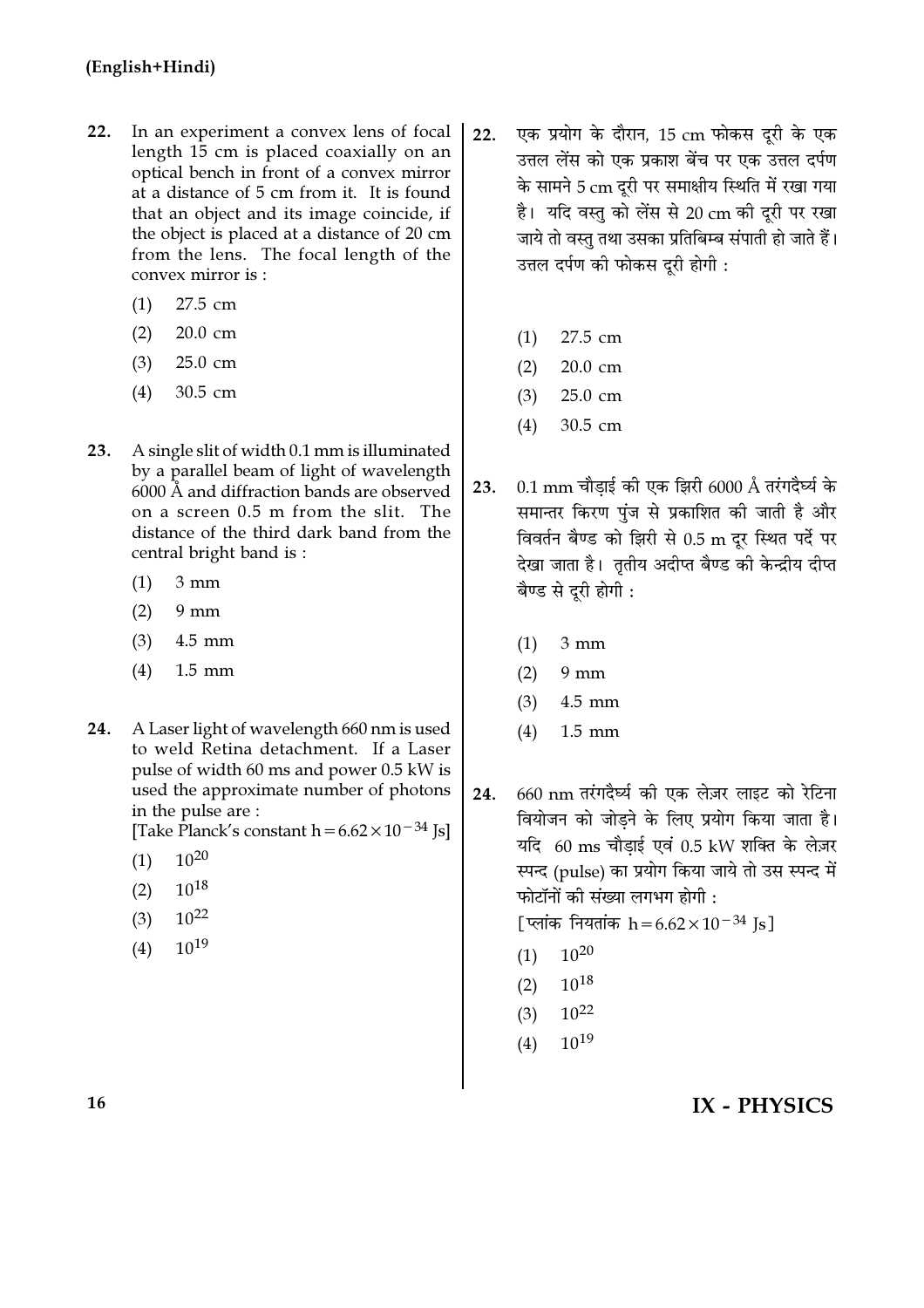$25.$ The acceleration of an electron in the first orbit of the hydrogen atom  $(n=1)$  is :

(1) 
$$
\frac{h^2}{\pi^2 m^2 r^3}
$$
  
\n(2)  $\frac{h^2}{8\pi^2 m^2 r^3}$   
\n(3)  $\frac{h^2}{4\pi^2 m^2 r^3}$ 

(4) 
$$
\frac{h^2}{4\pi m^2 r^3}
$$

- $26.$ Imagine that a reactor converts all given mass into energy and that it operates at a power level of  $10^9$  watt. The mass of the fuel consumed per hour in the reactor will be: (velocity of light, c is  $3 \times 10^8$  m/s)
	- $(1)$  0.96 gm
	- $(2)$  0.8 gm
	- (3)  $4 \times 10^{-2}$  gm
	- (4)  $6.6 \times 10^{-5}$  gm
- The current gain of a common emitter 27. amplifier is 69. If the emitter current is 7.0 mA, collector current is :
	- $9.6 \text{ mA}$  $(1)$
	- $(2)$  $6.9 \text{ mA}$
	- $(3)$  $0.69$  mA
	- 69 mA  $(4)$

हाइड़ोजन परमाणु की प्रथम कक्षा (n = 1) के इलेक्ट्रॉन  $25.$ का त्वरण होगा :

(1) 
$$
\frac{h^2}{\pi^2 m^2 r^3}
$$
  
\n(2) 
$$
\frac{h^2}{8\pi^2 m^2 r^3}
$$
  
\n(3) 
$$
\frac{h^2}{4\pi^2 m^2 r^3}
$$
  
\n(4) 
$$
\frac{h^2}{4\pi m^2 r^3}
$$

कल्पना कीजिए, एक भट्ठी, जोकि दिये गये संपूर्ण 26. द्रव्यमान को ऊर्जा में बदलती है एवं  $10^9$  watt की शक्ति स्तर पर चलती है। भट्ठी में एक घण्टे में खपत होने वाले ईंधन का द्रव्यमान होगा :

(प्रकाश का वेग,  $c = 3 \times 10^8$  m/s)

- $(1)$  0.96 gm
- $(2)$  0.8 gm
- (3)  $4 \times 10^{-2}$  gm
- (4)  $6.6 \times 10^{-5}$  gm
- एक उभयनिष्ठ उत्सर्जक प्रवर्धक का धारा लाभ 69 27. है। यदि उत्सर्जक धारा का मान 7.0 mA हो तो संग्राहक धारा का मान होगा :
	- 9.6 mA  $(1)$
	- $(2)$  6.9 mA
	- $(3)$  0.69 mA
	- 69 mA  $(4)$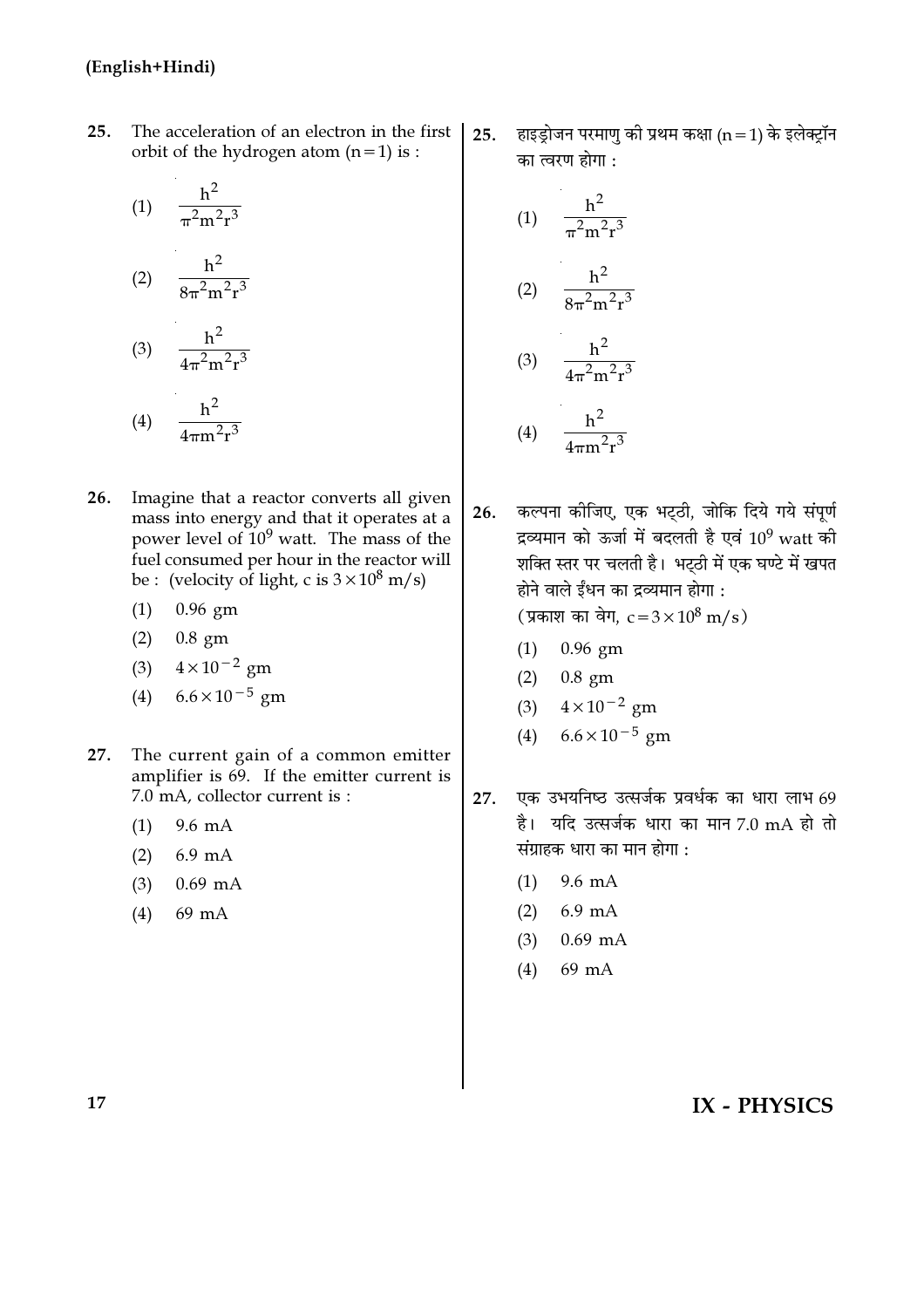28. A signal is to be transmitted through a wave of wavelength  $\lambda$ , using a linear antenna. The length 1 of the antenna and<br>effective power radiated  $P_{\text{eff}}$  will be given respectively as :

 $(K \text{ is a constant of proportionality})$ 

| (1) $\lambda$ , P <sub>eff</sub> = K $\left(\frac{1}{\lambda}\right)^2$         |
|---------------------------------------------------------------------------------|
| (2) $\frac{\lambda}{8}$ , P <sub>eff</sub> = K $\left(\frac{1}{\lambda}\right)$ |

(3) 
$$
\frac{\lambda}{16}, P_{\text{eff}} = K \left(\frac{1}{\lambda}\right)^3
$$

$$
(4) \quad \frac{\lambda}{5}, P_{\text{eff}} = K \left(\frac{1}{\lambda}\right)^{\frac{1}{2}}
$$

तरंगदैर्घ्य λ की तरंग द्वारा एक संदेश को एक एकरेखीय 28. एन्टेना से प्रसारित करना है। एन्टेना की लम्बाई 1 तथा प्रभावी उत्सर्जित शक्ति Peff का क्रमश: मान होगा :

> (K समानुपातिक स्थिरांक (constant of proportionality)  $\dot{\vec{z}}$ )

$$
(1) \qquad \lambda, P_{eff} = K \left(\frac{1}{\lambda}\right)^2
$$

$$
(2) \quad \frac{\lambda}{8}, P_{eff} = K\left(\frac{1}{\lambda}\right)
$$

(3) 
$$
\frac{\lambda}{16}, P_{\text{eff}} = K \left(\frac{1}{\lambda}\right)^3
$$

(4) 
$$
\frac{\lambda}{5}
$$
,  $P_{\text{eff}} = K \left(\frac{1}{\lambda}\right)^{\frac{1}{2}}$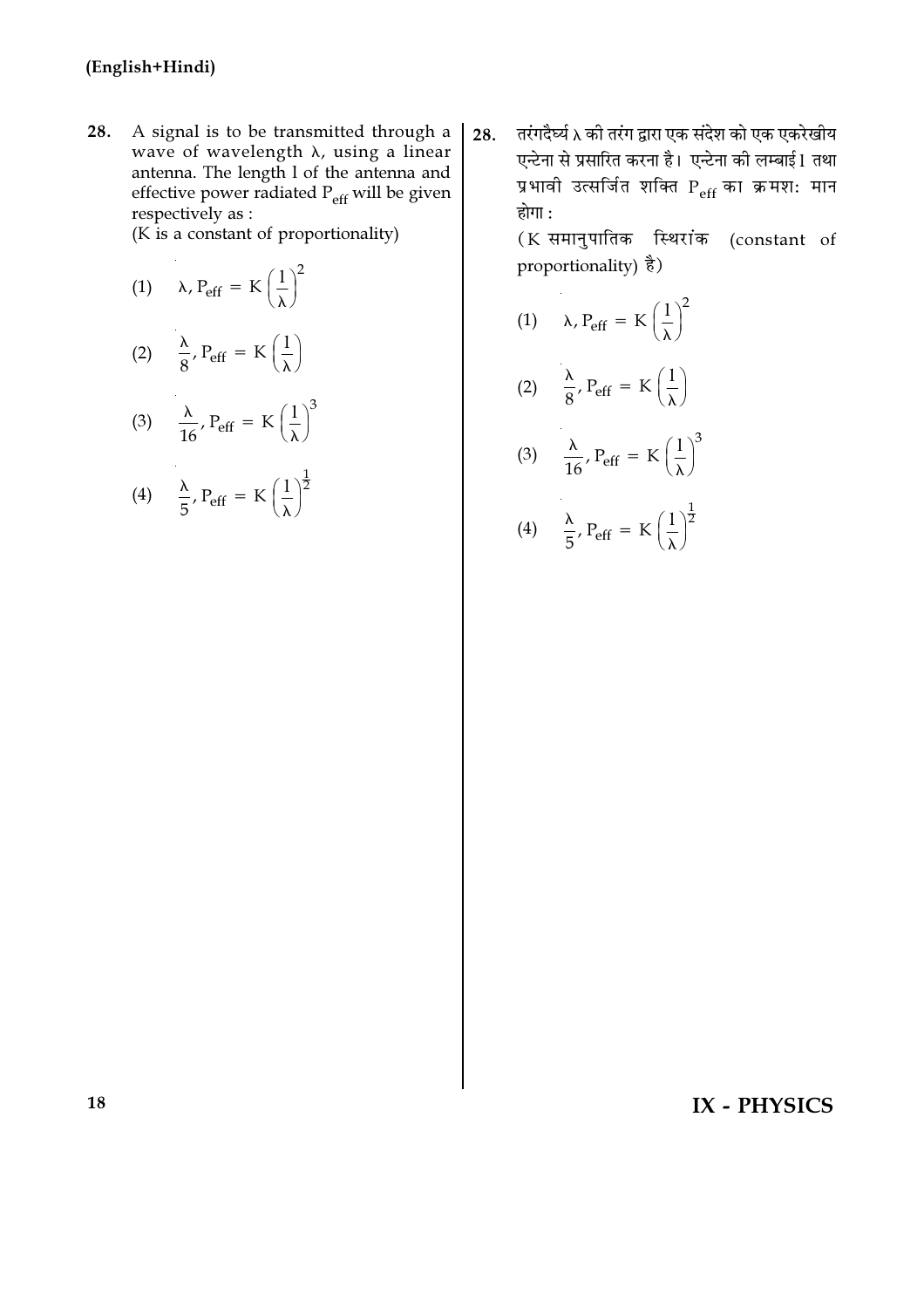29. In a meter bridge experiment resistances are connected as shown in the figure. Initially resistance  $P=4 \Omega$  and the neutral point N is at 60 cm from A. Now an unknown resistance R is connected in series to P and the new position of the neutral point is at 80 cm from A. The value of unknown resistance R is :



- (1) 33 5  $\overline{\Omega}$
- (2) 6  $\Omega$
- (3)  $7 \Omega$

$$
(4) \quad \frac{20}{3} \ \Omega
$$

29. किसी मीटर सेतु प्रयोग के दौरान, प्रतिरोधों को चित्रानुसार जोड़ा गया है। शुरू में प्रतिरोध  $P=4$   $\Omega$  तथा नल बिन्दु N, बिन्दु A से, 60 cm की दूरी पर है। एक  $\overline{a}$ आज्ञात प्रतिरोध R को P के साथ श्रेणी क्रम में जोडा जाता है जिससे नल बिन्दु की नई स्थिति बिंदु  ${\rm A}$  से  $80 \text{ cm}$  दूर हो जाती है। अज्ञात प्रतिरोध R का मान होगा $:$ 



(1) 33 5  $\Omega$  $(2)$  6  $\Omega$ (3)  $7 \Omega$ (4) 20 3  $\overline{\Omega}$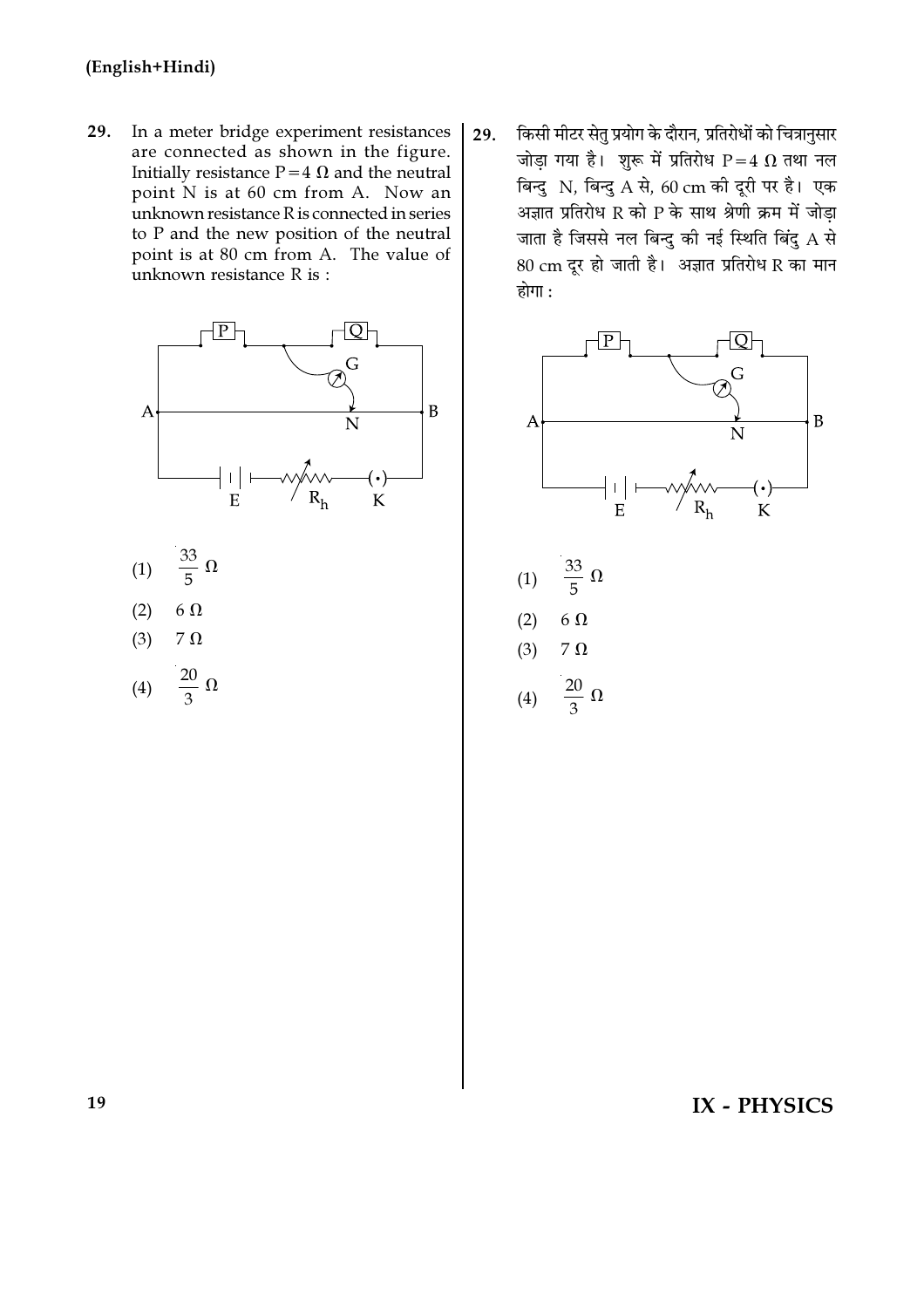- $30.$ In an experiment to determine the period of a simple pendulum of length 1 m, it is attached to different spherical bobs of radii  $r_1$  and  $r_2$ . The two spherical bobs have uniform mass distribution. If the relative difference in the periods, is found to be  $5 \times 10^{-4}$  s, the difference in radii,  $|r_1 - r_2|$ is best given by :
	- $1 \text{ cm}$  $(1)$
	- $(2)$  $0.1$  cm
	- $0.5$  cm  $(3)$
	- $(4)$  $0.01$  cm

 $-000-$ 

- एक प्रयोग में, 1 m लम्बाई की एक सरल दोलक का 30. आवर्त काल निकालने हेतु उसको  $\rm r_1$  तथा  $\rm r_2$  त्रिज्याओं के अलग-अलग गोलाकार लोलक से जोड़ा जाता है। दोनों गोलाकार लोलकों के द्रव्यमान वितरण एक समान हैं। यदि आवर्तकालों का सापेक्ष अंतर  $5\times10^{-4}~\rm s$ पाया गया हो तो उनकी त्रिज्याओं में अन्तर,  $|r_1-r_2|$  का निकटतम मान होगा :
	- $(1)$ 1 cm
	- $(2)$  $0.1$  cm
	- $0.5$  cm  $(3)$
	- $0.01$  cm  $(4)$

 $-000-$